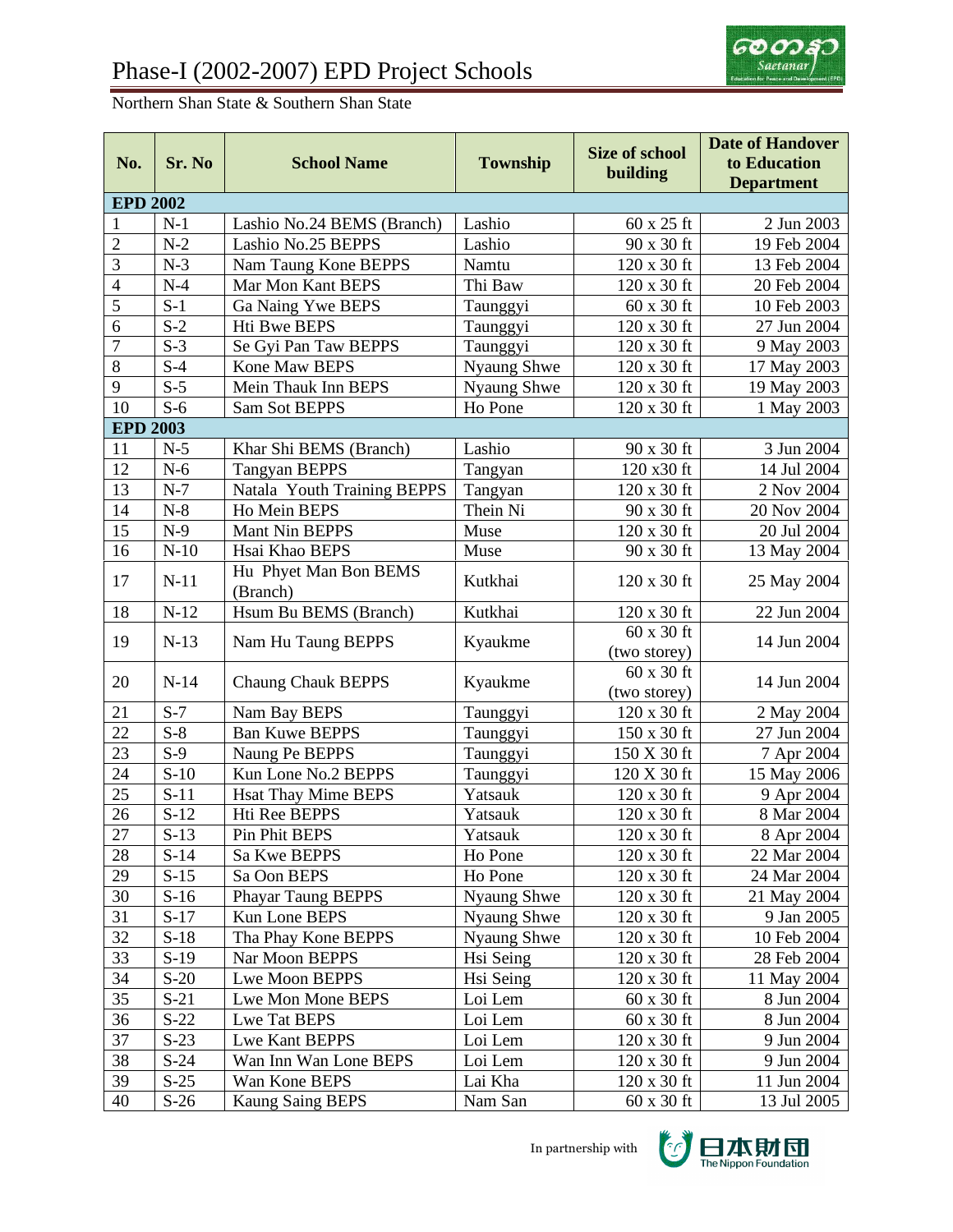## Northern Shan State & Southern Shan State



| <b>EPD 2004</b> |        |                                        |             |                      |             |  |
|-----------------|--------|----------------------------------------|-------------|----------------------|-------------|--|
| 41              | $N-15$ | Kun Long BEPS                          | Namkham     | 90 x 30 ft           | 10 May 2005 |  |
| 42              | $N-16$ | Man Khon Lon BEPS                      | Muse        | 90 x 30 ft           | 22 Mar 2005 |  |
| 43              | $N-17$ | Nam Hpak Kar No.1 BEMS                 | Kutkhai     | 120 x 30 ft          | 11 May 2005 |  |
| 44              | $N-18$ | Maing Poon BEMS                        | Thein Ni    | 90 x 30 ft           | 7 Jul 2005  |  |
| 45              | $N-19$ | Pan Law BEMS (Branch)                  | Thein Ni    | 120 x 30 ft          | 27 Apr 2005 |  |
| 46              | $N-20$ | Nar Aik Khant BEPPS                    | Kyaukme     | 120 x 30 ft          | 6 May 2005  |  |
| 47              | $N-21$ | Kywe Gon BEPS                          | Kyaukme     | 90 x 30 ft           | 6 May 2005  |  |
| 48              | $N-22$ | Nar Pan BEPPS                          | Thi Baw     | 120 x 30 ft          | 5 May 2005  |  |
| 49              | $N-23$ | Naung Kaw Gyi BEMS<br>(Branch)         | Thi Baw     | 120 x 30 ft          | 7 May 2005  |  |
| 50              | $N-24$ | Man Hsam BEPPS                         | Thi Baw     | 90 x 30 ft           | 7 May 2005  |  |
| 51              | $N-25$ | Man Maing Kun San Leik<br><b>BEPPS</b> | Thi Baw     | 60 x 30 ft           | 12 Sep 2005 |  |
| 52              | $S-27$ | Tha Yat Pin Hla BEPPS                  | Taunggyi    | 120 x 30 ft          | 5 Aug 2005  |  |
| $\overline{53}$ | $S-28$ | <b>Hseng Khaung BEPPS</b>              | Ho Pone     | 120 x 30 ft          | 26 May 2005 |  |
| 54              | $S-29$ | Twe Puu BEPS                           | Hsi Seing   | 120 x 30 ft          | 24 May 2005 |  |
| 55              | $S-30$ | Kaung Pan Tann BEPS                    | Hsi Seing   | 120 x 30 ft          | 24 May 2005 |  |
| 56              | $S-31$ | Wah Lee BEPPS                          | Pin Laung   | 120 x 30 ft          | 29 Jun 2005 |  |
| 57              | $S-32$ | Hti Ta Li BEPPS                        | Pin Laung   | 60 x 30 ft           | 29 Jun 2005 |  |
| 58              | $S-33$ | Kone Me Zali BEPPS                     | Loi Lem     | 120 x 30 ft          | 9 May 2006  |  |
| 59              | $S-34$ | Haik Phatt BEMS (Branch)               | Nam San     | 120 x 30 ft          | 10 May 2006 |  |
| 60              | $S-35$ | Lai Hka BEPS                           | Nam San     | 120 x 30 ft          | 10 May 2006 |  |
| 61              | $S-36$ | <b>Tar Hsaing BEPS</b>                 | Nam San     | 120 x 30 ft          | 13 Jul 2005 |  |
| <b>EPD 2005</b> |        |                                        |             |                      |             |  |
| 62              | $N-26$ | Kho Mone BEPPS                         | Kutkhai     | $120$ x $30$ ft $\,$ | 31 May 2006 |  |
| 63              | $N-27$ | Kaung Kha Man Pyein BEPPS              | Kutkhai     | 90 x 30 ft           | 30 May 2006 |  |
| 64              | $N-28$ | Taung Myo BEPS                         | Thein Ni    | 90 x 30 ft           | 1 Jun 2006  |  |
| 65              | $N-29$ | Nar Hsaw BEPPS                         | Thein Ni    | 90 x 30 ft           | 18 May 2006 |  |
| 66              | $N-30$ | Ho Peik BEMS (Branch)                  | Lashio      | 120 x 30 ft          | 2 Jun 2006  |  |
| 67              | $N-31$ | Poon Htun BEPS                         | Lashio      | 120 x 30 ft          | 26 May 2006 |  |
| 68              | $N-32$ | Naung Kwe BEPS                         | Lashio      | 90 x 30 ft           | 26 May 2006 |  |
| 69              | $N-33$ | <b>Htan Ta Bin BEPPS</b>               | Kyaukme     | 90 x 30 ft           | 8 Jun 2006  |  |
| 70              | $N-34$ | Naung Taw BEMS (Branch)                | Naunghkio   | 90 x 30 ft           | 7 Jun 2006  |  |
| 71              | $N-35$ | Tha Yet Kone BEMS                      | Naunghkio   | 120 x 30 ft          | 6 Jun 2006  |  |
| 72              | $S-37$ | Ga Naing Toe BEPPS                     | Taunggyi    | 120 x 30 ft          | 11 Jun 2006 |  |
| 73              | $S-38$ | Nyaung Pin Thar BEPPS                  | Yatsauk     | 90 x 30 ft           | 24 May 2006 |  |
| 74              | $S-39$ | Hti Kham BEPPS                         | Yatsauk     | 90 x 30 ft           | 20 Jun 2006 |  |
| 75              | $S-40$ | Ale Chaung Ywa Thit BEPPS              | Yatsauk     | $60 \times 30$ ft    | 2 May 2006  |  |
| 76              | $S-41$ | <b>Ban Mauk BEPPS</b>                  | Pin Laung   | 90 x 30 ft           | 31 May 2006 |  |
| 77              | $S-42$ | <b>Hsaung Toun BEPS</b>                | Pin Laung   | 90 x 30 ft           | 30 May 2006 |  |
| 78              | $S-43$ | Mobye No.7 BEPPS                       | Phekkone    | 120 x 30 ft          | 31 May 2006 |  |
| 79              | $S-44$ | Wan Sauk BEPPS                         | Hopone      | 60 x 30 ft           | 18 May 2006 |  |
| 80              | $S-45$ | Naung Ta Pann BEPPS                    | Hsi Hseing  | $120 \times 30$ ft   | 17 May 2006 |  |
| 81              | $S-46$ | Hti Ta Maung BEPPS                     | His Hseing  | 120 x 30 ft          | 19 May 2006 |  |
| 82              | $S-47$ | <b>Kyauk Hnge BEPPS</b>                | Nyaung Shwe | 60 x 30 ft           | 22 Jun 2006 |  |
| <b>EPD 2006</b> |        |                                        |             |                      |             |  |
| 83              | $N-36$ | Nam Ti BEMS (Branch)                   | Namkham     | 90 x 30 ft           | 4 Apr 2007  |  |

In partnership with